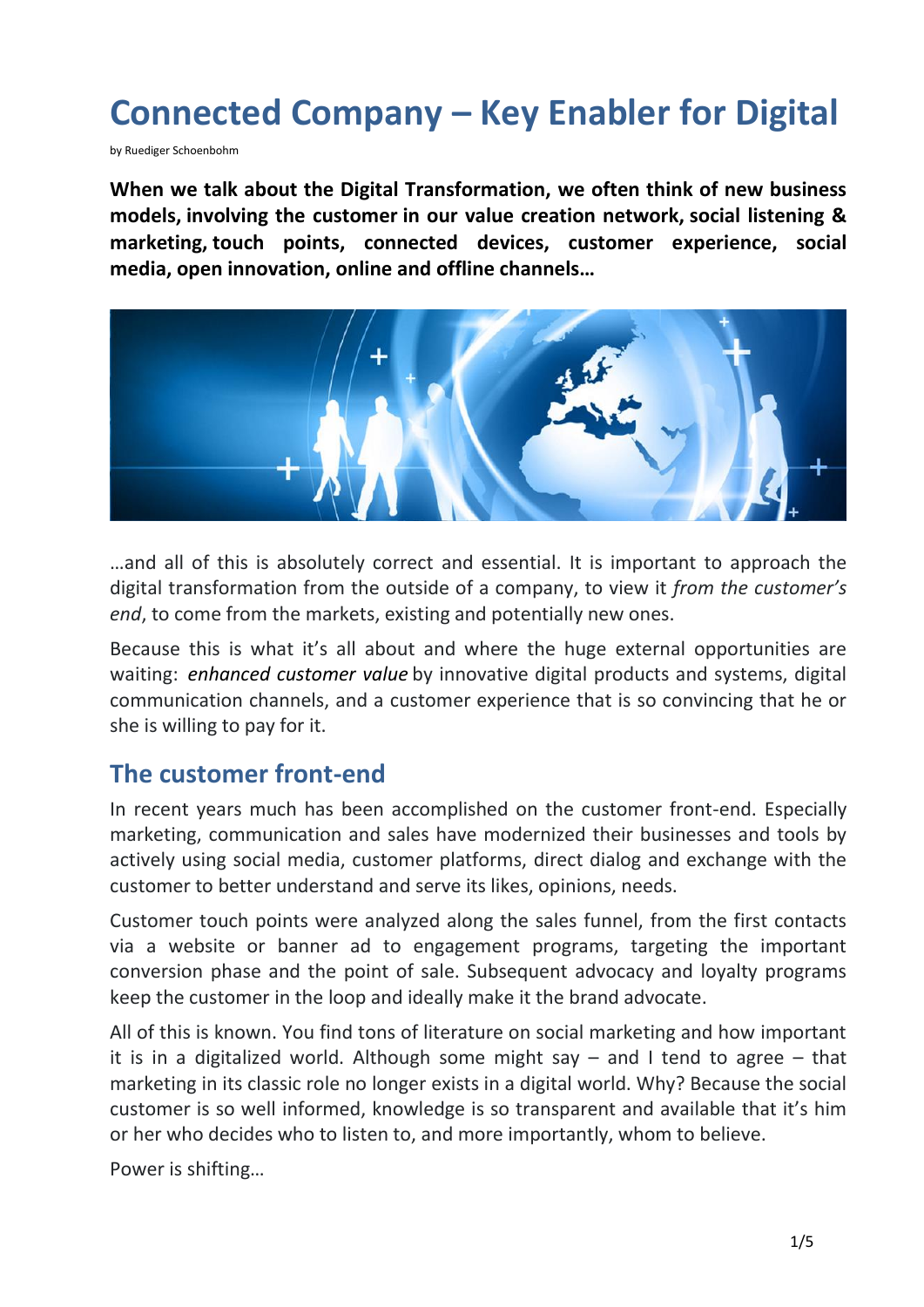But this is a different story. Let's get back to all these touch points the customer might encounter along its journey before the "conversion" takes place and of course, afterwards. And let's extend the customer term to *stakeholder*, because as a company you do not have customers only. There are suppliers, partners, talents and all kinds of people a firm has a relationship to. In the end, all of them should benefit from the digital/social experience.

In this context digital and social are synonyms, because digital describes a *technology* that is needed to transform business to a *social business.* Just like digital is needed to extend a *product and service portfolio* towards *systems* that offer an enhanced customer experience and benefit.

### **Stakeholder experience management (SXM)**

If you wish to create for your external stakeholders an exceptional, consistent experience across all channels and touch points while at the same time benefit from the data that is being generated along this journey, you will have to look at the funnel in a holistic manner. Although the (big) data topic is highly interesting and important as well, we should for now take a closer look at another aspect: the challenges for the organization behind SXM…

Just picture yourself and the steps you would take when considering a new purchase. Starting from collecting information and reviews to comparing prices and features to potentially negotiating you will eventually decide for or against a specific deal. Let's assume you have purchased and the "conversion" has taken place, you will then expect best-in-class customer service. If the product or brand is attractive, you might consider additional offers or expect some payback or discount in case you decide for another product of the same company.



*Stakeholder Experience Management Process (SXM)*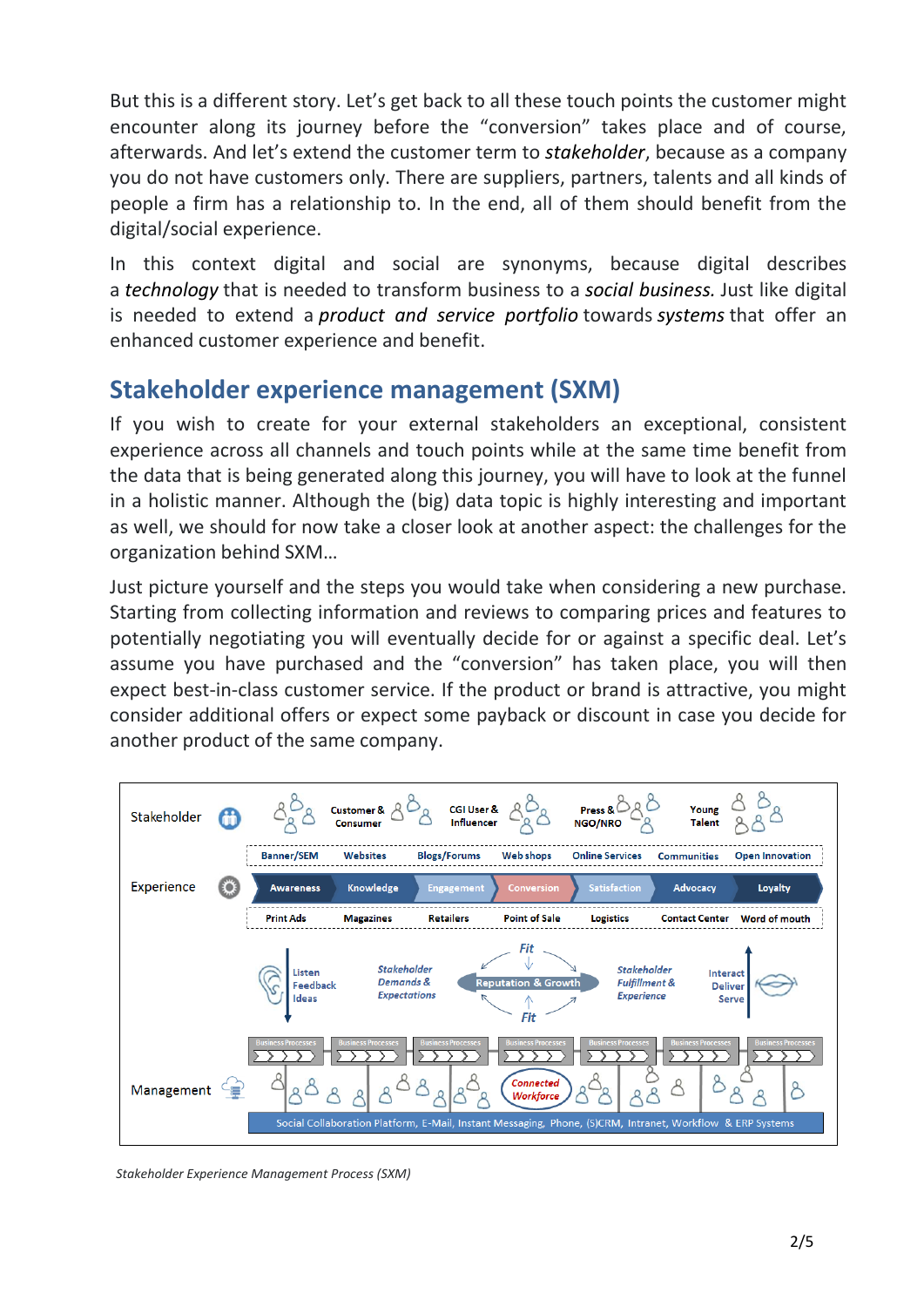Now look at this customer journey from the company's perspective. Can you imagine how many different departments must closely collaborate to create this consistent online *and* offline outside appearance? And even more, what it takes to align the systems and data management tools needed for this? Especially big companies with their often very diverse IT landscape and complex organizations that are typically not built around customer journeys will be facing a major challenge to do so.

This brings me back to one of the key aspects of the digital evolution: the crucial *necessity of a digital strategy* and the subsequent *alignment of the involved organization*. How do you do this? By building a connected company centered on your external stakeholders…

### **Building a Connected Company**

Starting from the digital strategy, the SXM approach will give clear indications which of the existing departments and groups are needed to build this consistent outside picture. They all have their share, might it be marketing, sales, customer service, product management, IT or the business process people.

It will make sense to start with the *business processes*. They determine how work is done and are the basis for IT implementation. Don't start somewhere else. Re-design your business processes coming from the outside.

How do you want to interact with your stakeholders and who does it? What kind of data and information is needed, where is data stored, who needs access, who are recipients of this data and what should they do with it? How does stakeholder interaction align with your internal information flows and decision patterns? And very fundamental: how customer-centric are your own business operations? In other words: how important is the customer's voice in your internal decision processes and workflows?

Doing this *business process analysis* properly will very soon reveal the gaps, where systems are not compatible, where the organization needs to better collaborate or where workflows need some update. Although the functional division of labor still dominates the organization of many firms, work usually follows a certain flow or value stream through the organization.

Any work output has typically someone who receives it, may it be inside the same department or outside. This recipient will, just like an ordinary customer, expect a certain quality of work, amount, content, or timing. Any negative deviation from these expectations will lead to iterations, delays and sub-optimal work results. So it might be a good exercise to not only look at the outside boundary and touch points between a company and its stakeholders, but to look at similar relationships and interfaces *inside* the company.

Making satisfied (external *and* internal) clients the top of your priority list does not necessarily mean you need to change your organizational *structure*, but you might have to reconsider your existing *workflows* and, even more importantly, how quality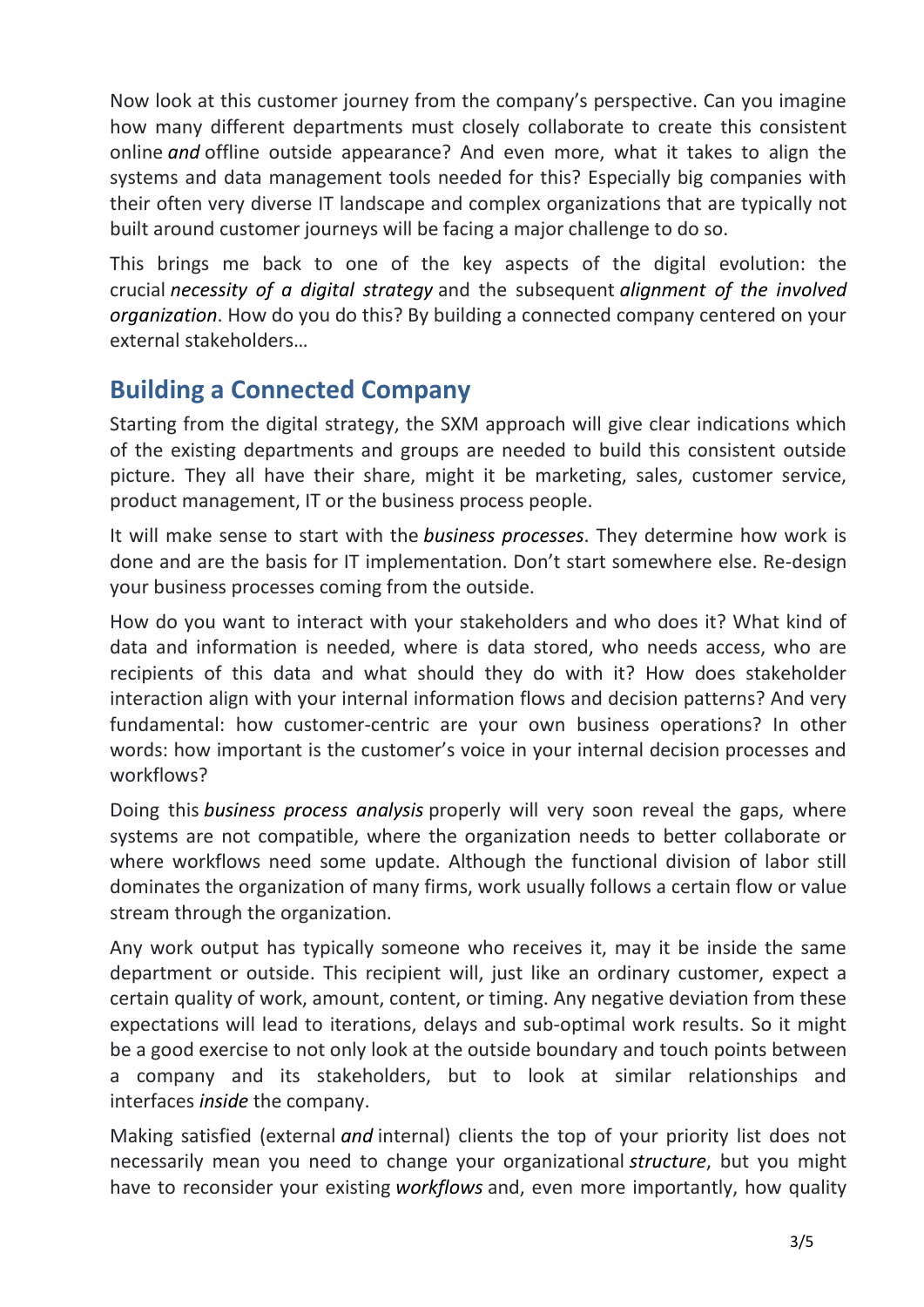of work is being *rated*. And in many cases it might mean a fundamental change in mindset and attitude… customers first!

## **Communities, projects and the line organization**

Project-type work dominates more and more our daily business. The digital evolution with its volatility, uncertainty and continuously shortening innovation cycles accelerates this trend even further. *Organizational agility* becomes a key enabler. But how do you make a grown organization agile?

Besides introducing agile working methods and tools an important step is to establish networks and connections across the existing organization. Networks can be built around topics, products or customers. If these networks are built as virtual teams, we often call them *communities*. If they are "real" organizational elements, we typically refer to them as *projects*.

Setting up traditional project structures always means building a *temporary organization* that exists in parallel to the line organization. It is an exception to the rule; otherwise you would not need it as a separate unit. Its only purpose is to secure the specific framework the project (and the customer behind) requires.



Anybody who has worked in project structures will be familiar with the *difficulties and conflicts* projects have with the grown line organization: from the challenge to quickly staff teams with the best people from the line to internal fights over budgets and priorities, to returning resources at the end of the project life cycle. Projects may win these struggles – provided the project sponsor or leader is powerful enough and the project's objective is important.

*Top management attention* and escalation is always effective and can create the specific environment a particular project might need. However, if this is not granted, projects are generally much more vulnerable against outside effects such as budget cuts or headcount freeze than the powerful line organization. And, their installation and dissolution remains slow… the opposite of agile.